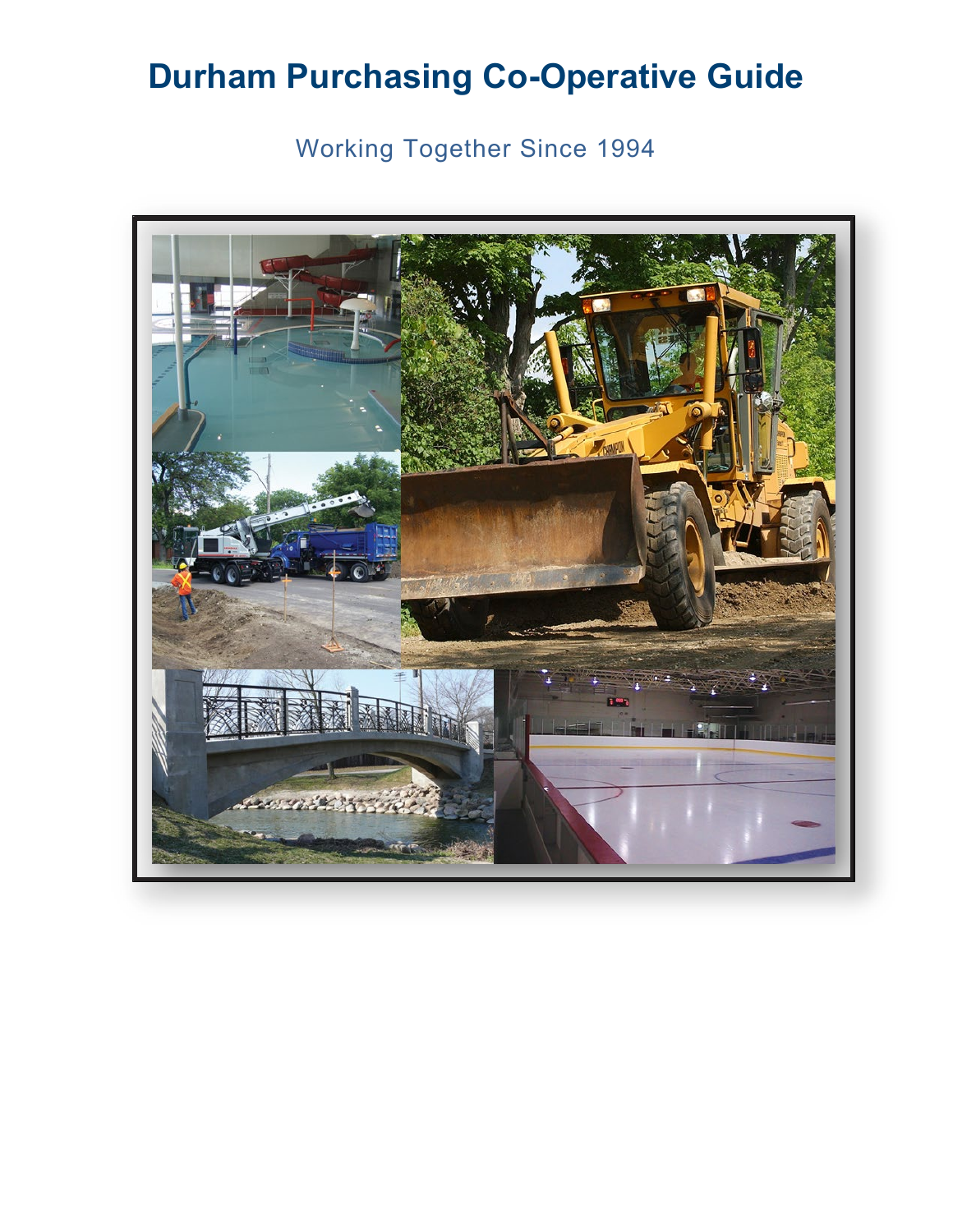### **Contents**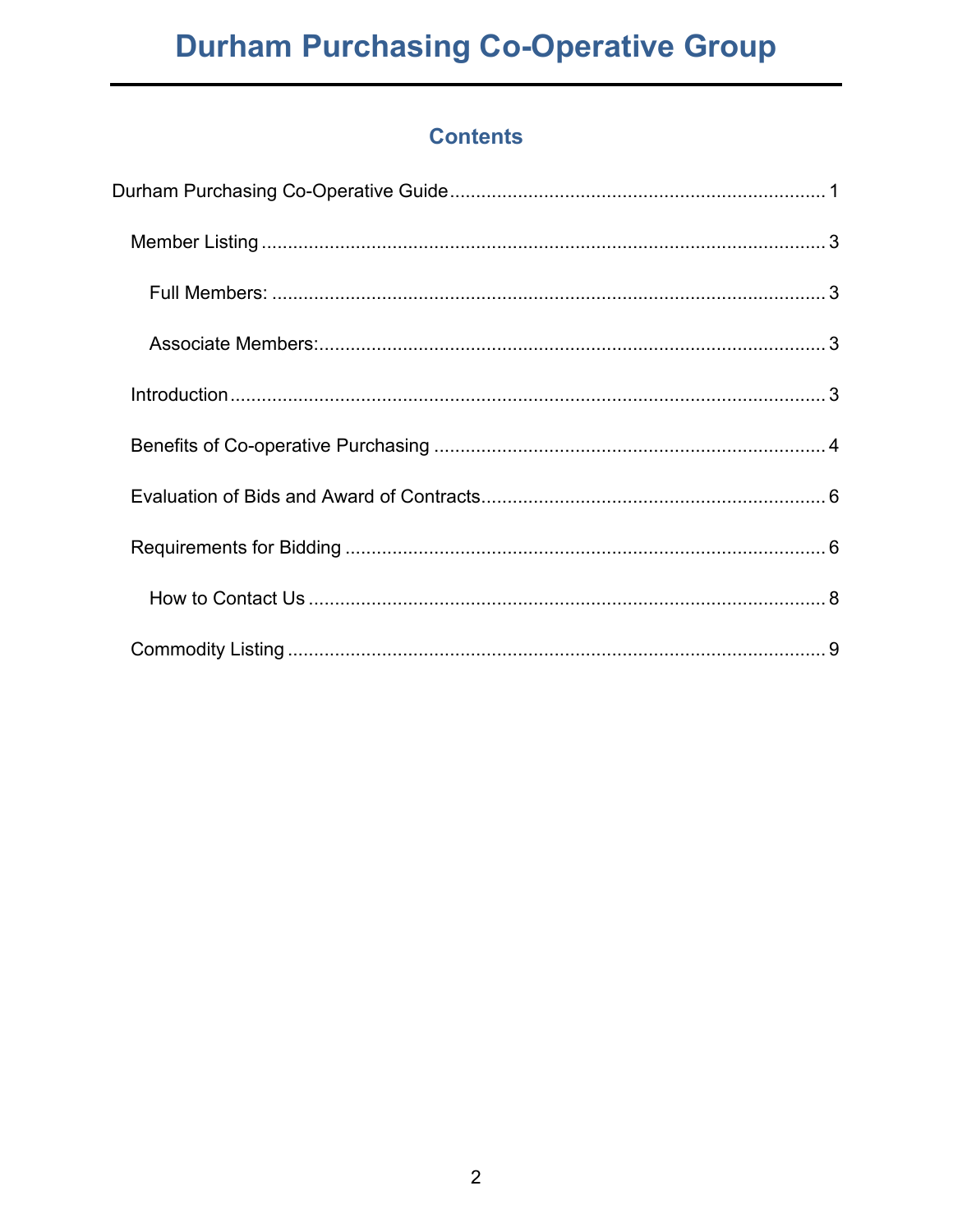### <span id="page-2-0"></span>**Member Listing**

#### <span id="page-2-1"></span>**Full Members:**

The Corporation of the City of Oshawa The Corporation of the City of Pickering The Corporation of the Town of Ajax The Corporation of the Municipality of Clarington The Corporation of the Town of Whitby The Durham District School Board The Regional Municipality of Durham Ontario Tech University and Durham College

#### <span id="page-2-2"></span>**Associate Members:**

Durham Region Non-Profit Housing Corporation Municipal Property Assessment Corporation The Corporation of the Township of Brock The Corporation of the Township of Scugog The Corporation of the Township of Uxbridge

## <span id="page-2-3"></span>**Introduction**

The Durham Purchasing Co-operative Group was officially formed in 1994, although the Region of Durham and local area municipalities had actually participated in a number of co-operative tenders prior to the Group's formation. The Group itself is not a legal entity and participation is voluntary in nature, however, the member agencies have enthusiastically supported this initiative over the years. Duties such as chairing the regular meetings and administration of the actual bidding opportunities are shared among the Group members.

Since its formation, the Group has grown to thirteen participating agencies. Currently approximately thirty separate commodities are purchased co-operatively valued in excess of \$20,000,000 annually. The Group meets approximately nine times annually to; discuss and coordinate the various bidding opportunities, to discuss current tender practices and market trends. The Group also hosts presentations of interest from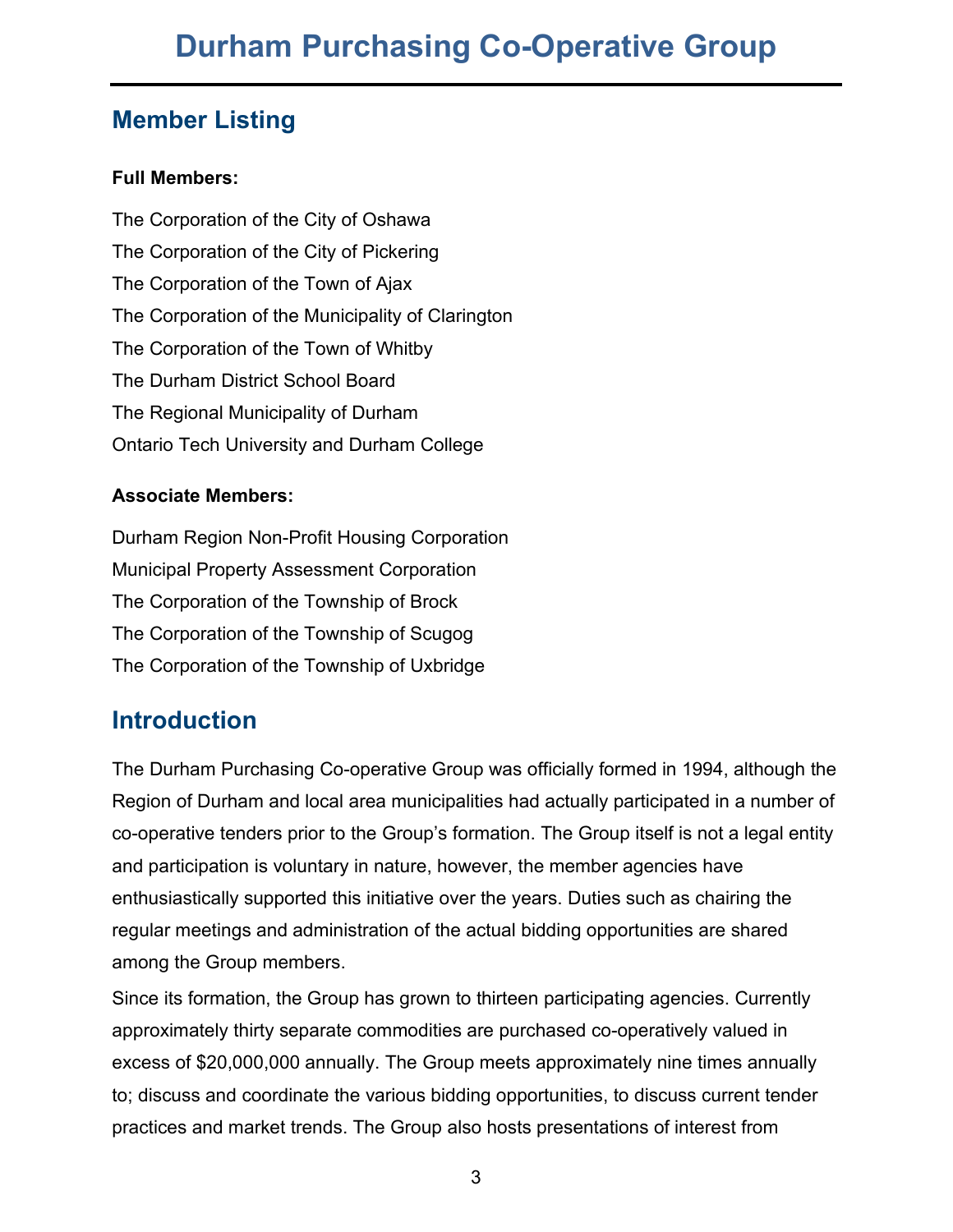representatives of insurance or surety industries or suppliers of new products or services.

The Durham Purchasing Co-operative also maintains strong ties with other Purchasing Co-operatives in the Greater Toronto Area (GTA) through participation in the GTA Purchasing Group. This Group was formed in the early 2000 for the purpose of exchanging ideas and information of common interest.

One of the keys to the success of the Group is our commitment to promote consistency, efficiency and a "best value" approach in the purchase of goods and services. To this end, two important documents were developed by the Group in 1994 and remain in place today.

#### **1. Durham Purchasing Co-operative Group Terms of Reference / Constitution**

This document provides and maintains a common understanding of the purpose and objectives of the Group.

#### **2. Supplementary Terms & Conditions**

This document is incorporated into each co-operatively called bid as issued by the host agency. This establishes common contract terms for each co-operative bid opportunity.

### <span id="page-3-0"></span>**Benefits of Co-operative Purchasing**

There are a number of benefits realized by member agencies as well as by potential bidders. These are briefly summarized below:

#### **1. Information Sharing**

Through our joint participation members have an opportunity to share information with each other relating to the various commodities being purchased. This is particularly useful when introducing new commodities for co-operative purchasing since the host agency benefits from the knowledge gained by other agencies that have conducted their own bidding processes. In addition, purchasing professionals from member agencies provide assistance and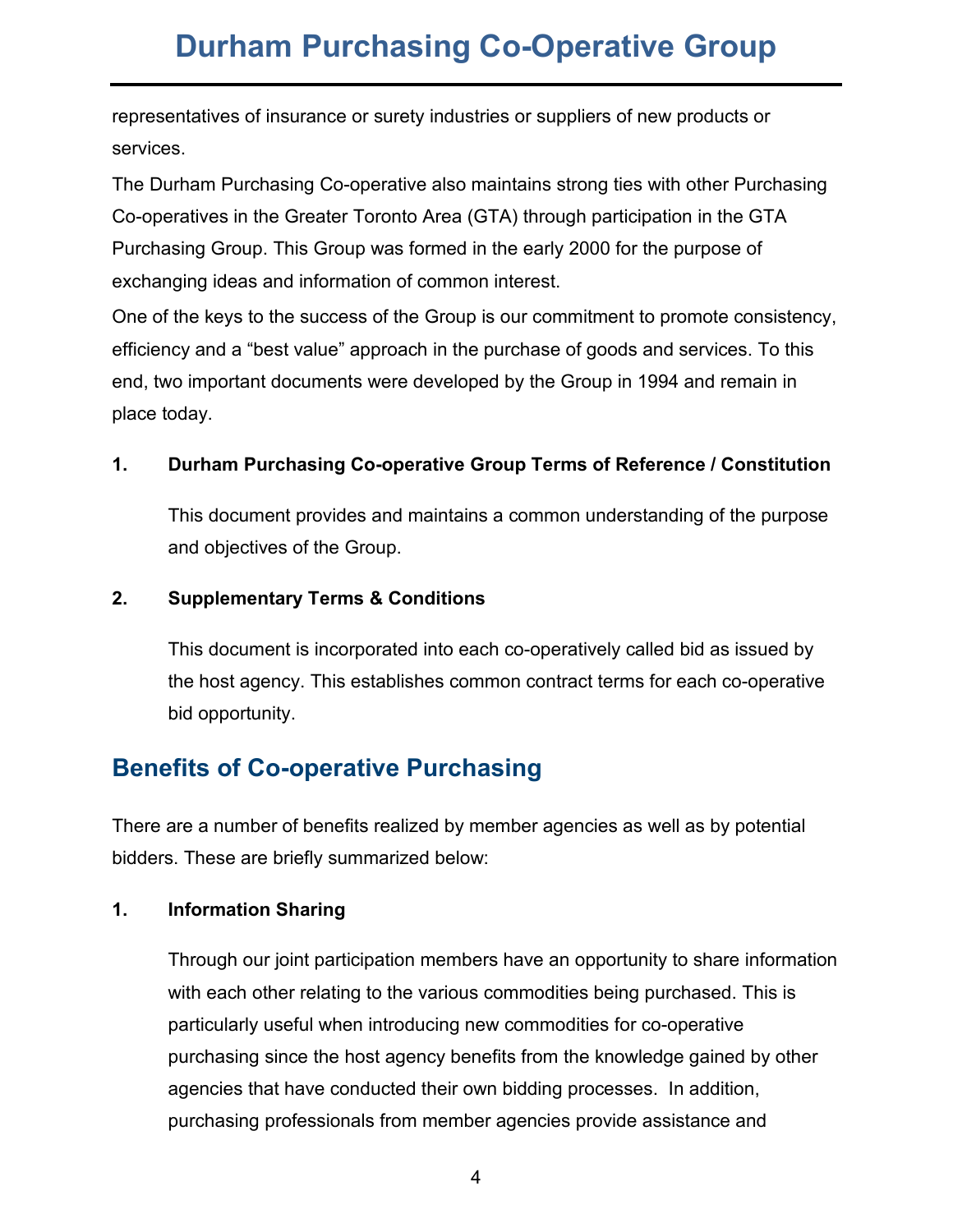guidance to other members preparing documents or dealing with purchasing related matters.

#### **2. Opportun**i**ties for Standardization**

Standardization of products may also be realized during the bid preparation phase. This is achieved by inviting and coordinating a working group of individual municipal user departments to participate in the co-operative purchasing process.

#### **3. Administration of Bidding Process**

Since one member agency consolidates the bidding process on behalf of the other agencies, only one bidding document is issued, thereby reducing the bidding administration. The consolidation of bidding documents also benefits potential bidders by eliminating preparation and submission of many individual bid documents in favour of a single document with standardized terms, conditions and specifications.

#### **4. Pricing Benefits**

Consolidating individual members' requirements increases the volumes of items being purchased resulting in better prices than would be possible if bids were issued individually by each agency.

#### **5. Is Consolidation of Bidding Opportunities Always Beneficial?**

Certain conditions need to be present in order for consolidation of bidding requirements to be beneficial at the Durham Co-operative Purchasing level. Specifications for the products or services required must be similar in nature to create a pricing benefit. For example, asphalt, delivery of fuel oil, winter sand or stationery products. When products or services are dissimilar such as information technology requirements for each agency resulting in different specifications for hardware, software and vendor support services, co-operative purchasing may not produce the desired results. Additionally, local maintenance and repair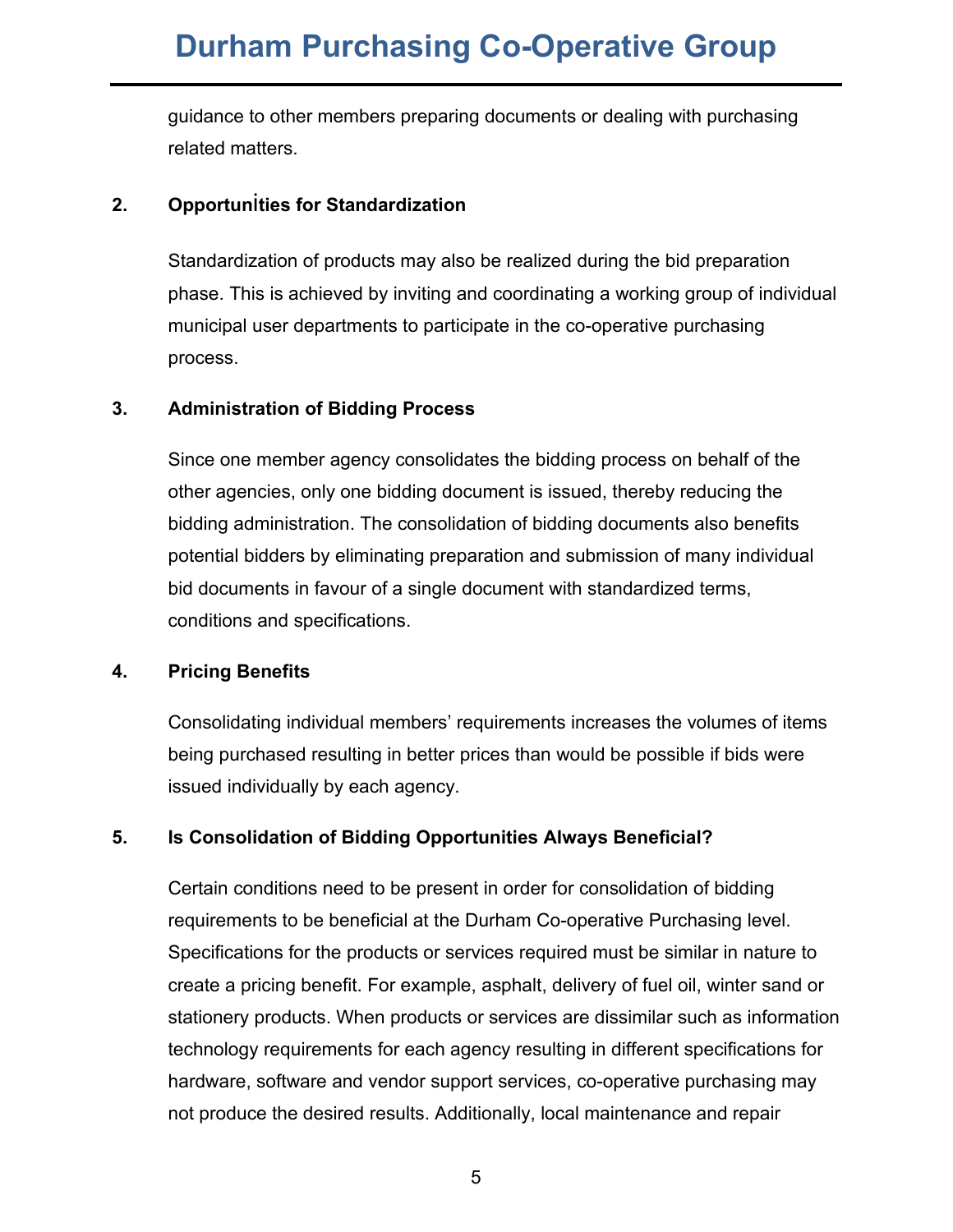services required from qualified trades (electricians, plumbers, etc.) or other firms specializing in repair of maintenance of equipment are also not good candidates for Region wide co-operative bidding since each agency operates different buildings and equipment and may require difference service levels, and the areas requiring service are distributed over a large geographic area.

### <span id="page-5-0"></span>**Evaluation of Bids and Award of Contracts**

Procedures for the evaluation of bids are the responsibility of the host agency coordinating the bid call. Therefore, the host agency's purchasing policies, procedures or bylaws will apply to the evaluation of bids. Bids received are evaluated and awarded in consultation with the participating agencies. Contracts are issued by each participating agency in accordance with their agency's approval process.

## <span id="page-5-1"></span>**Requirements for Bidding**

Actual requirements for bidding will be identified in the bid request documents. These include but are not limited to:

#### **1. Mandatory Bidding Requirements**

Each bid request document stipulates certain mandatory bidding requirements. These include proper execution of the bid documents without qualification, identification of the official receiving location and date/time deadline for the submission of documents. Other requirements may include attendance at a mandatory pre-bid meeting or the submission of other documents such as bid bonds and/or performance securities at the time the bid is submitted. Bidders are strongly advised to read the bid documentation thoroughly and become familiar with the host agency's purchasing policies, procedures or purchasing bylaw, as applicable.

#### **2. Scope of Work and Required Capabilities**

Bidders should ensure they fully understand the scope of work (i.e. required goods and services) identified in the bid documents. A thorough review of the bid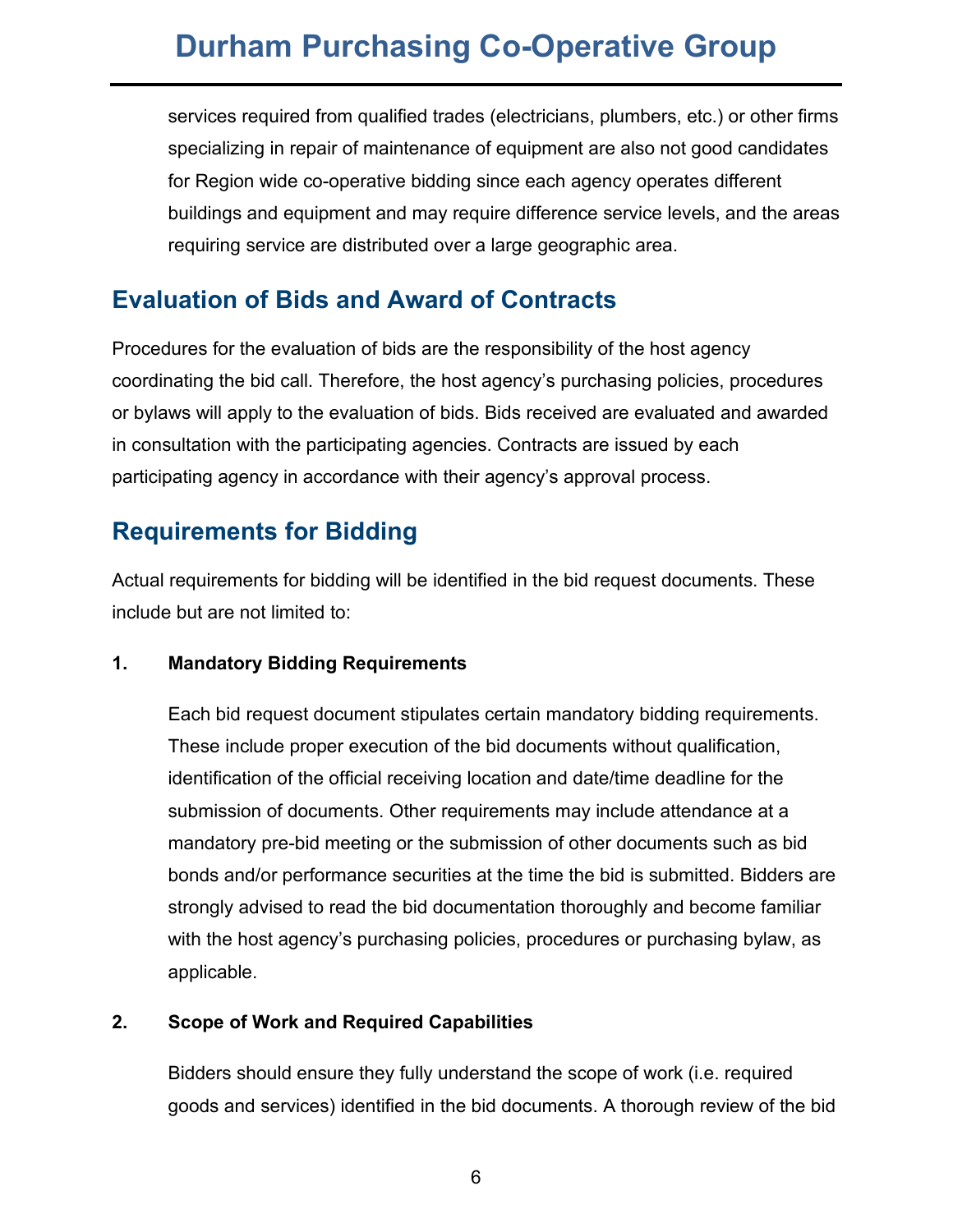document may result in questions which can be raised during the question submission period identified in the bid documents. This is especially important for bid opportunities involving a high participation from the member agencies where services or deliveries of goods may have to be made to a number of agencies at the same time.

#### **3. Clarifying Terms in the Bidding Documents**

Bidders have a responsibility to request clarification of the documents prior to the closing time and date, or within the time allowed for inquiries as defined in the bid document. Changes to the terms, conditions or specifications of a bid document will not be permitted after the bidding period has closed. For example, if a bidder has an alternative product or service that meets functional requirements but does not completely comply with the specifications of the document, a written request for modification of the specifications must be made before the closing time and date. Note that any changes to the document terms, conditions or specifications are to be addressed in writing to the host agency. All approved changes will be confirmed in writing through an official addendum to the bid documents issued by the host agency and distributed to all registered document takers.

#### **4. Pricing**

Pricing must be provided as outlined in the bid document and submitted in the prescribed manner. Prior to submitting a bid, if an error is noted, the bidder must contact the host agency to request a clarification/correction before the inquiry deadline, as provided in the bid document. Changes to a Bidders unit pricing after bid submission is not allowed.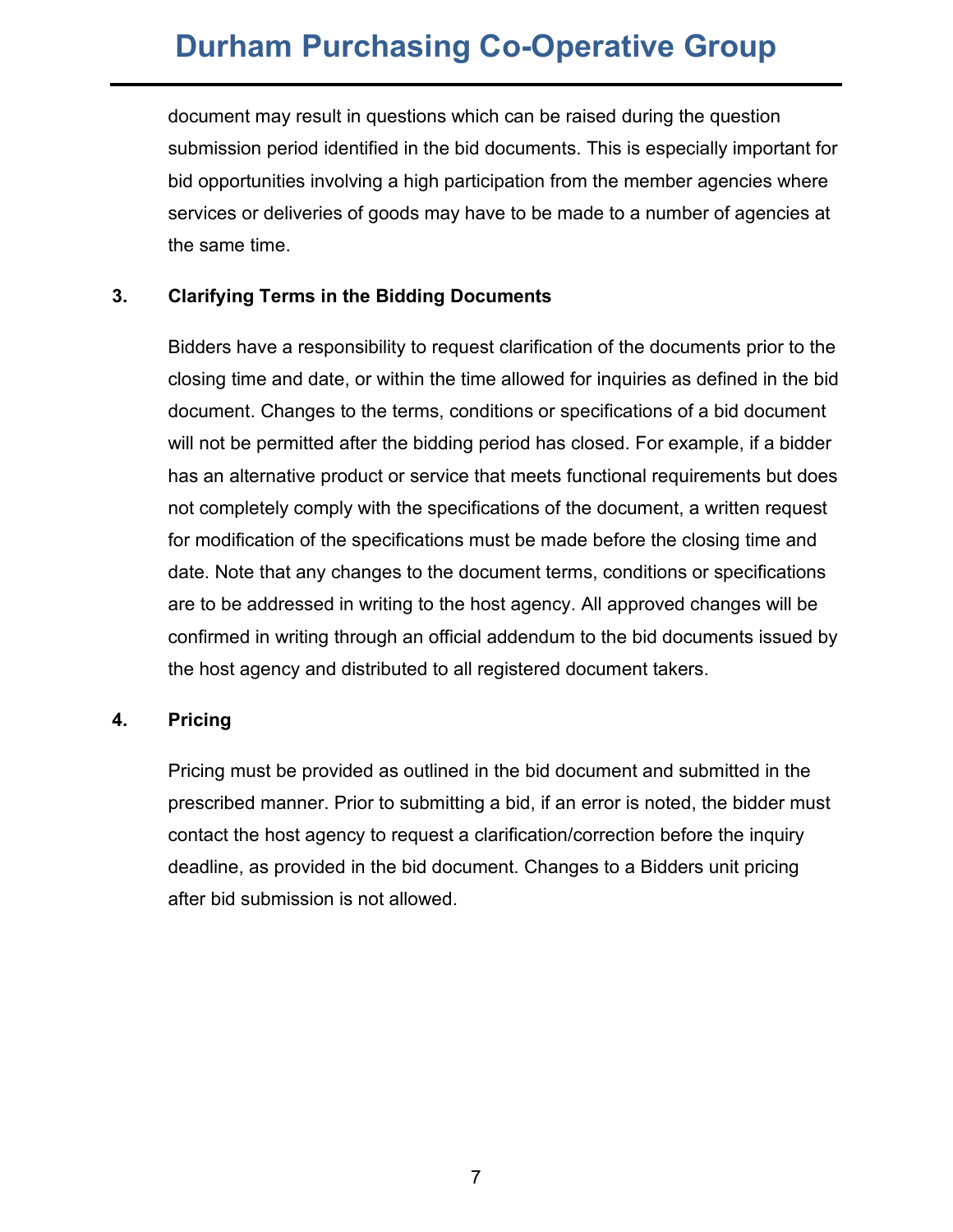#### <span id="page-7-0"></span>**How to Contact Us**

A list of co-operatively purchased commodities and contract information is included in this brochure. General inquiries concerning the Durham Purchasing Co-operative Group may be directed to the current Chair:

Pradeep Sekhon, Purchasing Supervisor The Regional Municipality of Durham Phone number: 905-668-7711 Email address: [DurhamRegionPurchasing@durham.ca](mailto:DurhamRegionPurchasing@durham.ca)

Inquiries may also be made with any of the Purchasing Offices listed. Alternately contact information can be found by accessing each agency's website.

The Corporation of the City of Oshawa [www.oshawa.ca](http://www.oshawa.ca/) The Corporation of the City of Pickering [www.pickering.ca](http://www.pickering.ca/) The Corporation of the Town of Ajax [www.ajax.ca](http://www.ajax.ca/) The Corporation of the Municipality of Clarington [www.clarington.net](http://www.clarington.net/) The Corporation of the Town of Whitby [www.whitby.ca](http://www.whitby.ca/) The Durham District School Board Www.ddsb.ca The Regional Municipality of Durham [www.durham.ca](http://www.durham.ca/) Ontario Tech University **WALLOCAL CONTACT CONTACT CONTACT WWW.ontariotechu.ca** Durham College [www.durhamcollege.ca](http://www.durhamcollege.ca/) Durham Region Non-Profit Housing Corporation [www.durham-housing.com](http://www.durham-housing.com/) Municipal Property Assessment Corporation **WALK WANGEM WWW.mpac.ca** The Corporation of the Township of Brock [www.townshipofbrock.ca](http://www.townshipofbrock.ca/) The Corporation of the Township of Scugog [www.scugog.ca](http://www.scugog.ca/) The Corporation of the Township of Uxbridge [www.town.uxbridge.on.ca](http://www.town.uxbridge.on.ca/)